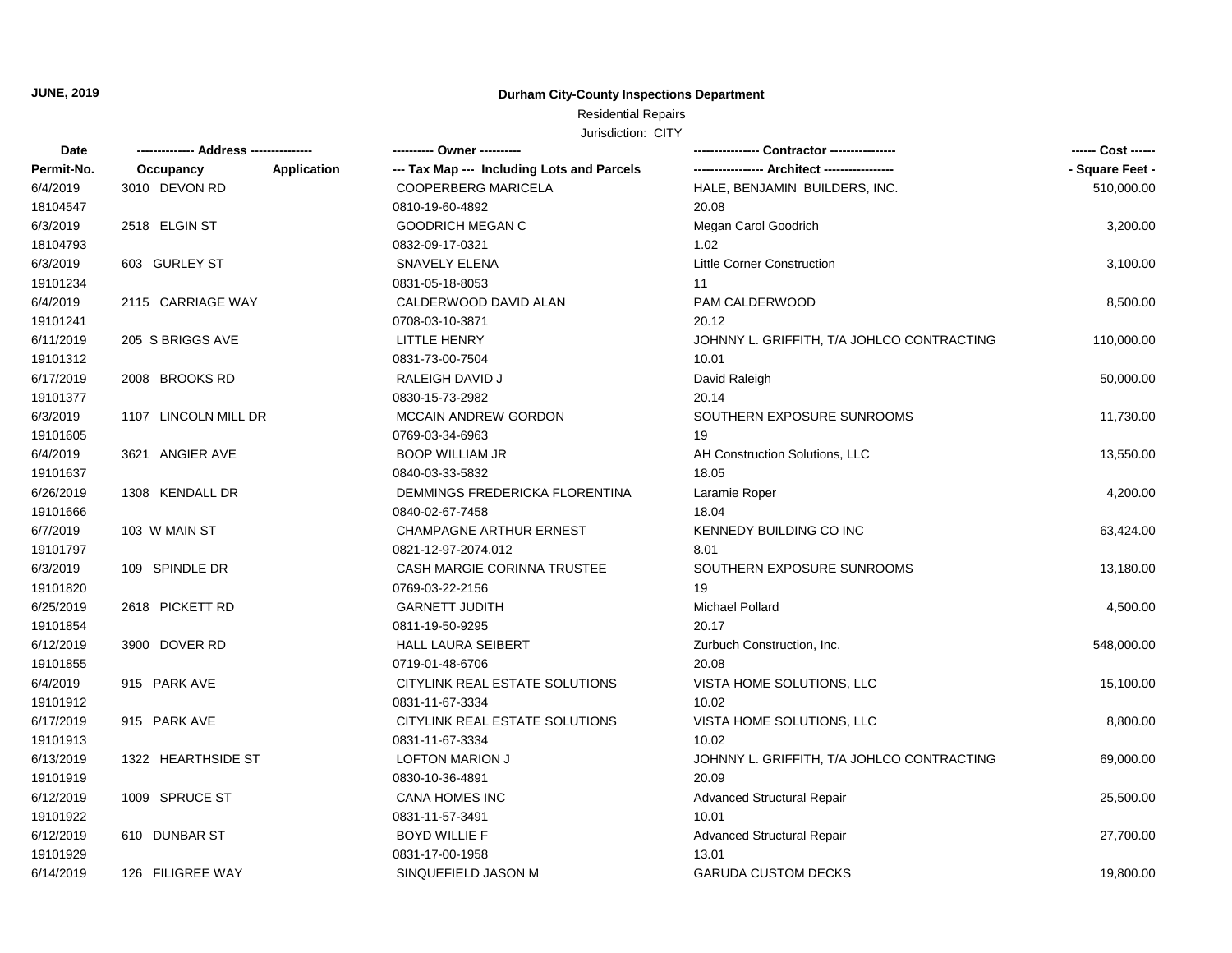## Residential Repairs

| Date       |                          |             | ---------- Owner ----------                |                                            | ------ Cost ------ |
|------------|--------------------------|-------------|--------------------------------------------|--------------------------------------------|--------------------|
| Permit-No. | Occupancy                | Application | --- Tax Map --- Including Lots and Parcels |                                            | - Square Feet -    |
| 19101950   |                          |             | 0717-04-80-3988                            | 20.12                                      |                    |
| 6/12/2019  | 321 HOLLY BLOSSOM DR     |             | POE DANNY                                  | Wood, Danny O.                             | 28,850.00          |
| 19101957   |                          |             | 0860-01-06-4299                            | 18.05                                      |                    |
| 6/3/2019   | 2300 W CLUB BLVD         |             | <b>VEREEN RONALD LLOYD</b>                 | CALEDONIA CONST. INC.                      | 26,500.00          |
| 19101986   |                          |             | 0822-09-05-7416                            | 4.01                                       |                    |
| 6/3/2019   | 2810 ASHLAND DR          |             | <b>ZHANG ZIYI</b>                          | Claris, Inc.                               | 125,000.00         |
| 19102021   |                          |             | 0810-06-39-2966                            | 20.17                                      |                    |
| 6/7/2019   | 2819 MCDOWELL RD         |             | LOCHMULLER PATRICIA                        | Lazarus Repair Maintenance.LLC             | 50,000.00          |
| 19102023   |                          |             | 0811-19-60-6389                            | 20.17                                      |                    |
| 6/12/2019  | 814 E NC 54 HWY          |             | <b>SCRUGGS GEORGE C</b>                    | Anthony & Sylvan Pools North Carolina LLC  | 61,955.00          |
| 19102027   |                          |             | 0728-03-34-2800                            | 20.12                                      |                    |
| 6/3/2019   | 1016 MORELAND AVE        |             | <b>TROVA LLC</b>                           | <b>Cornerstone Foundation Repair</b>       | 4,500.00           |
| 19102035   |                          |             | 0821-10-35-3555                            | 5                                          |                    |
| 6/21/2019  | 300 DARBY CREEK LN       |             | BRIER CREEK INVESTORS JV LLC               | 1st Choice Construction Management, LLC    | 40,476.00          |
| 19102048   |                          |             | 0758-02-59-8065                            | 20.14                                      |                    |
| 6/3/2019   | 2128 SOVEREIGN ST        |             | <b>GREEN RIVER PROPERTIES INC</b>          | YANCEY, ELMOR.                             | 5,000.00           |
| 19102073   |                          |             | 0822-05-19-7030                            | 4.01                                       |                    |
| 6/25/2019  | 502 BURRELL RD           |             | ROWLAND JAN                                | Rowland, Timothy Scott                     | 1,500.00           |
| 19102128   |                          |             | 0851-01-36-9501                            | 18.04                                      |                    |
| 6/10/2019  | 1706 FAYETTEVILLE ST     |             | DESIGN WORKS CONSTRUCTION LLC              | <b>CHRISTOPHER ZOUBEK</b>                  | 5,250.00           |
| 19102136   |                          |             | 0821-20-90-2553                            | 13.03                                      |                    |
| 6/10/2019  | 1706 FAYETTEVILLE ST     |             | DESIGN WORKS CONSTRUCTION LLC              | CHRISTOPHER ZOUBEK                         | 5,250.00           |
| 19102137   |                          |             | 0821-20-90-2553                            | 13.03                                      |                    |
| 6/6/2019   | 2012 WOODVIEW DR         |             | POWLAS T GLENN                             | Pruitt Building Co.                        | 121,359.00         |
| 19102144   |                          |             | 0822-12-87-4391                            | 1.02                                       |                    |
| 6/13/2019  | 100 CASCADE FALLS LN     |             | <b>FAIRFIELD FALLS POINTE LLC</b>          | <b>Fincor Construction</b>                 | 60,965.00          |
| 19102173   |                          |             | 0737-01-36-0945                            | 20.14                                      |                    |
| 6/12/2019  | 5607 FRENCHMANS CREEK DR |             | <b>LEWIS ROGER</b>                         | W & S CONSTRUCTION CO OF CHAPEL HILL, INC. | 5,269.00           |
| 19102177   |                          |             | 0727-02-87-9099                            | 20.13                                      |                    |
| 6/11/2019  | 714 ASHBURN LN           |             | WARD CHRISTOPHER MATTHEW                   | KINGSFORD HOME IMPROVEMENT                 | 2,545.00           |
| 19102178   |                          |             | 0860-01-27-3285                            | 18.05                                      |                    |
| 6/12/2019  | 1005 IREDELL ST          |             | POWERS EDWARD M                            | Timber and Stone Renovations, Inc.         | 80,500.00          |
| 19102193   |                          |             | 0822-14-34-3092                            | 4.02                                       |                    |
| 6/24/2019  | 5 LIONS CT               |             | <b>WILLIAMS HERBERT LEE</b>                | Leonine Building Solutions, LLC            | 16,000.00          |
| 19102204   |                          |             | 0843-03-02-3827                            | 18.01                                      |                    |
| 6/17/2019  | 3715 ALBRITTON DR        |             | <b>GATES PAUL</b>                          | Hylton Daniel Properties, LLC              | 65,025.00          |
| 19102209   |                          |             | 0801-03-42-8602                            | 20.17                                      |                    |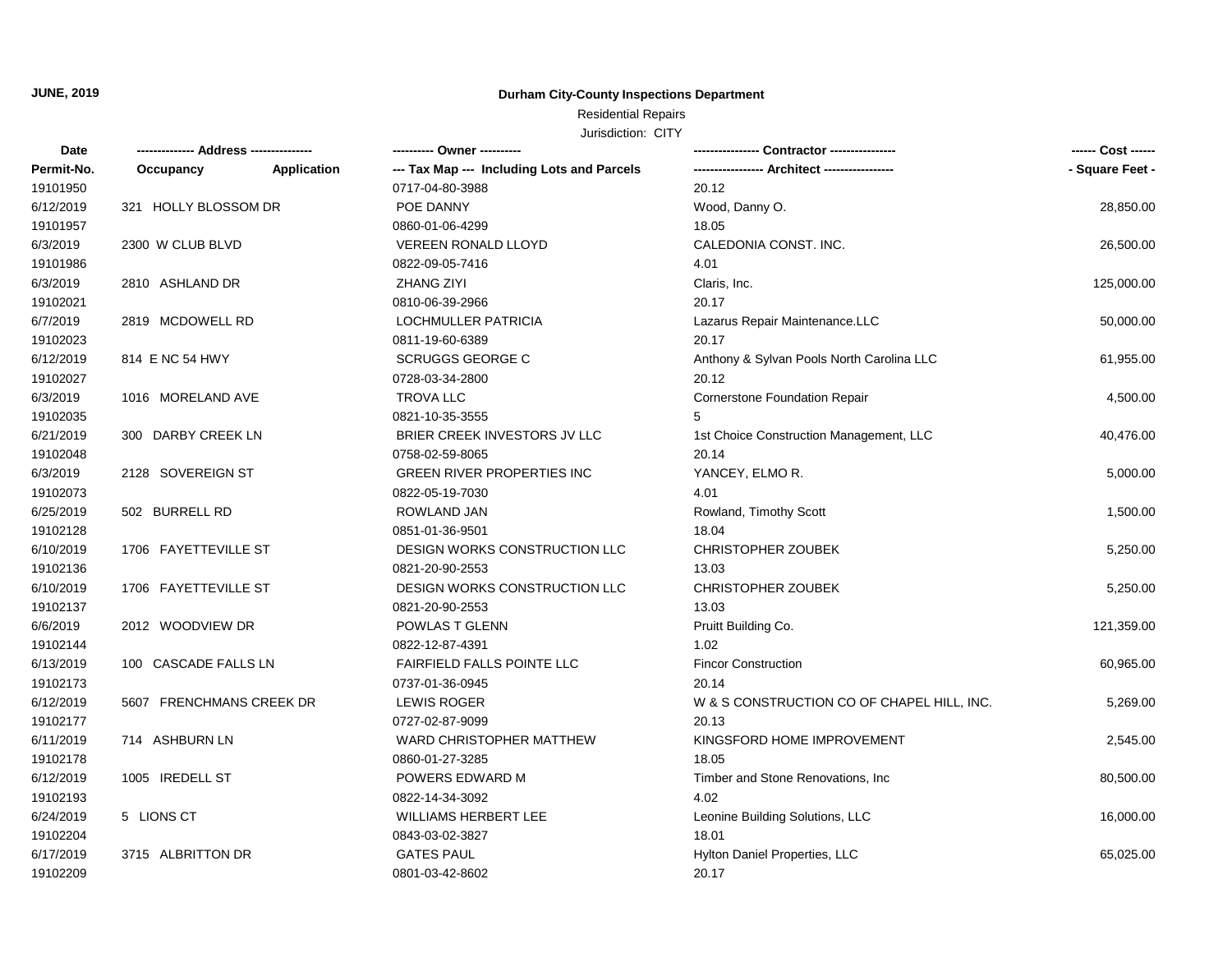## Residential Repairs

| Date       | -------------- Address --------------- |             | ---------- Owner ----------                | Contractor ----------------                 |                 |
|------------|----------------------------------------|-------------|--------------------------------------------|---------------------------------------------|-----------------|
| Permit-No. | Occupancy                              | Application | --- Tax Map --- Including Lots and Parcels | ---------------- Architect ---------------- | - Square Feet - |
| 6/6/2019   | 2012 WA WA AVE                         |             | <b>AUTEN NICHOLAS</b>                      | STARNES, THOMAS O.                          | 120,613.00      |
| 19102229   |                                        |             | 0811-20-91-9536                            | 6                                           |                 |
| 6/4/2019   | 1516 PINECREST RD                      |             | ANLYAN WILLIAM PETER                       | PRIME DEMOLITION AND CONTRACTING, LLC       | 1,000.00        |
| 19102247   |                                        |             | 0811-15-64-4239                            | 6                                           |                 |
| 6/13/2019  | 2900 FAYETTEVILLE ST                   |             | ALSTON JOSEPH L                            | KARA HOMES, INC.                            | 73,300.00       |
| 19102251   |                                        |             | 0820-12-76-7238                            | 13.04                                       |                 |
| 6/3/2019   | 2331 ENGLEWOOD AVE                     |             | <b>HEATH JOY</b>                           | Cornerstone Foundation Repair               | 8,800.00        |
| 19102262   |                                        |             | 0822-13-04-2606                            | 4.02                                        |                 |
| 6/3/2019   | 1108 GEORGIA AVE                       |             | RAMSBURG ELIZABETH A                       | <b>Cornerstone Foundation Repair</b>        | 3,200.00        |
| 19102267   |                                        |             | 0812-12-95-5032                            | 4.01                                        |                 |
| 6/13/2019  | 106 N BUCHANAN BLVD                    |             | MORTENSEN HOLLY MICHELLE                   | Anthony & Sylvan Pools North Carolina LLC   | 86,158.00       |
| 19102272   |                                        |             | 0821-07-59-9880                            | 8.02                                        |                 |
| 6/17/2019  | 4015 WYNFORD PL                        |             | HEUBERGER MICHAEL ROBERT                   | Rising Sun Pools, Incorporated              | 31,265.00       |
| 19102273   |                                        |             | 0719-03-14-2213                            | 20.18                                       |                 |
| 6/25/2019  | 5 WOODHILL CT                          |             | MCDANIEL JASON FIELDS                      | H&K Construction of Eastern Carolina, LLC   | 114,000.00      |
| 19102274   |                                        |             | 0729-01-15-6841                            | 20.11                                       |                 |
| 6/19/2019  | 4518 COTTENDALE DR                     |             | JOYNER ZANADA T                            | <b>JESUS O. HERNANDEZ</b>                   | 17,000.00       |
| 19102305   |                                        |             | 0759-01-06-6330                            | 18.05                                       |                 |
| 6/11/2019  | 4923 FAYETTEVILLE RD                   |             | VJY INVESTMENT GROUP LLC                   | Jarvis Martin                               | 17,700.00       |
| 19102306   |                                        |             | 0729-04-54-3316                            | 20.10                                       |                 |
| 6/4/2019   | 400 RAYNOR ST                          |             | DAVIS NATHAN D                             | <b>DEAN BASCONE</b>                         | 20,800.00       |
| 19102307   |                                        |             | 0831-16-74-5897                            | 10.02                                       |                 |
| 6/17/2019  | 1306 VICKERS AVE                       |             | DAVID KEVIN                                | Hannah David                                | 20,500.00       |
| 19102347   |                                        |             | 0821-15-54-9031                            | $\overline{7}$                              |                 |
| 6/17/2019  | 1800 MARYLAND AVE                      |             | <b>FIELDS ANNE</b>                         | <b>ANNE FIELDS</b>                          | 10,000.00       |
| 19102355   |                                        |             | 0822-06-37-0577                            | 4.01                                        |                 |
| 6/17/2019  | 220 N BRIGGS AVE                       |             | <b>GILDED HOMES LLC</b>                    | Haven Developers, Inc.                      | 34,995.00       |
| 19102361   |                                        |             | 0831-15-74-1529                            | 10.01                                       |                 |
| 6/4/2019   | 932 CLARION DR                         |             | <b>JACKMAN MARK F</b>                      | Ram Jack T/A Foundation Solutions, LLC      | 5,850.00        |
| 19102362   |                                        |             | 0803-02-95-1416                            | 17.07                                       |                 |
| 6/7/2019   | 7 DARIAN WAY                           |             | <b>HEATON ROBERT A</b>                     | Platinum Homes, LLC                         | 7,600.00        |
| 19102363   |                                        |             | 0729-03-03-4388                            | 20.11                                       |                 |
| 6/17/2019  | 716 W CORNWALLIS RD                    |             | <b>FARMER JONATHAN T</b>                   | ANCHOR RENOVATION CONCEPTS                  | 12,500.00       |
| 19102373   |                                        |             | 0820-05-08-4905                            | 6                                           |                 |
| 6/10/2019  | 2505 KIRBY ST                          |             | HUNTER DAPHINE M                           | <b>KENNETH HOLLOWAY</b>                     | 18,500.00       |
| 19102375   |                                        |             | 0830-03-12-8601                            | 20.10                                       |                 |
| 6/26/2019  | 5203 BROOKSTONE DR                     |             | PRICE JOSHUA B                             | CHAPEL HILL CONSTRUCTION                    | 32,268.00       |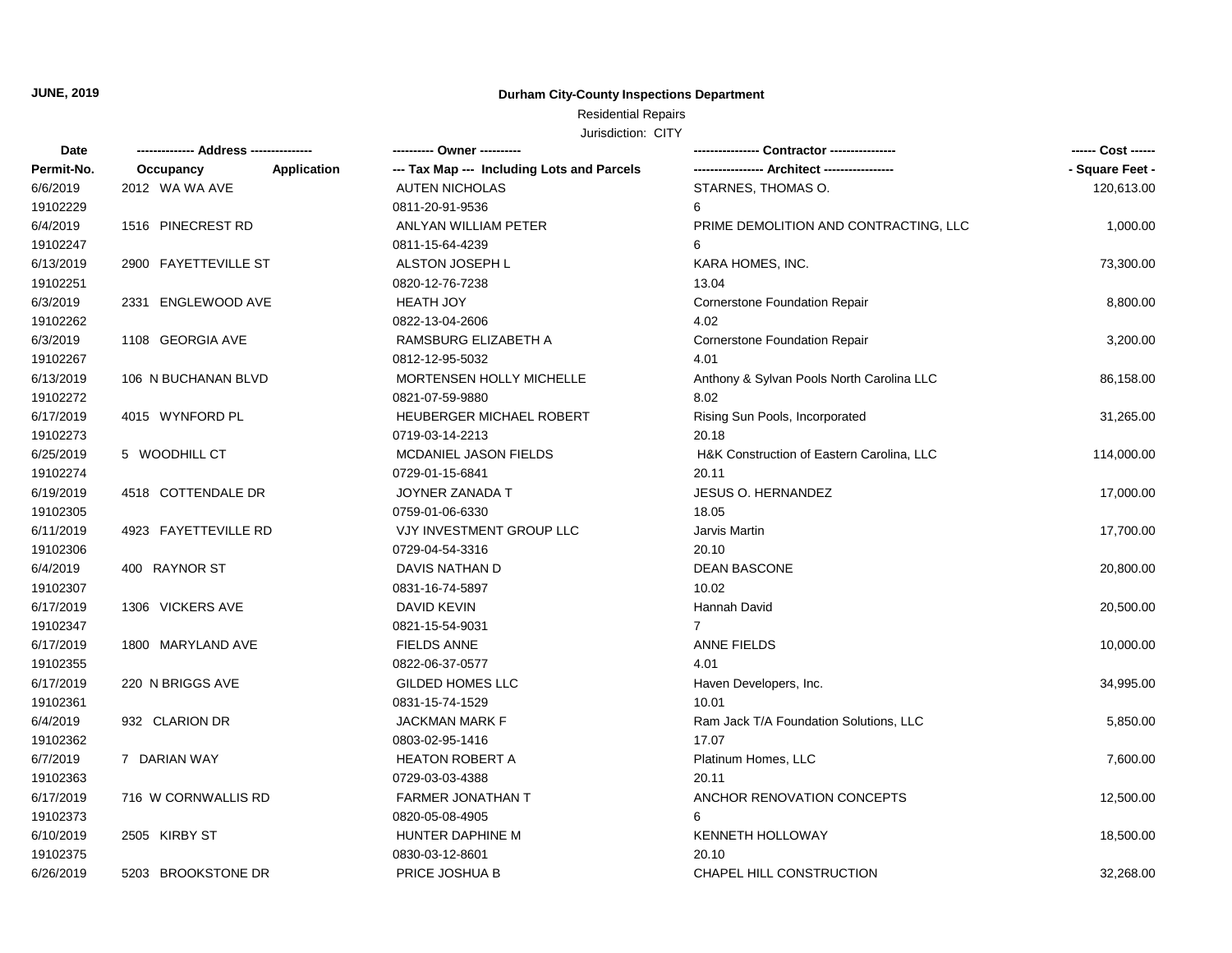## Residential Repairs

| Date       |                         |             | ---------- Owner ----------                | Contractor ----------------                  | ------ Cost ------ |
|------------|-------------------------|-------------|--------------------------------------------|----------------------------------------------|--------------------|
| Permit-No. | Occupancy               | Application | --- Tax Map --- Including Lots and Parcels |                                              | - Square Feet -    |
| 19102377   |                         |             | 0719-04-73-5042                            | 20.11                                        |                    |
| 6/18/2019  | 18 SPREADING OAK CT     |             | <b>MILBRY SYLVIA</b>                       | Sylvia Crawley                               | 13,000.00          |
| 19102378   |                         |             | 0719-02-87-5280                            | 20.11                                        |                    |
| 6/6/2019   | 402 W MARKHAM AVE       |             | <b>CRAMER CHRISTOPHER E</b>                | TRINITY DESIGN BUILD INC                     | 139,000.00         |
| 19102381   |                         |             | 0832-13-02-2791                            | 3.02                                         |                    |
| 6/14/2019  | 3323 VENUS DR           |             | <b>RICHARDSON FRANCENE B</b>               | STEVEN D. RICHARDSON                         | 10,000.00          |
| 19102382   |                         |             | 0841-02-97-5767                            | 18.02                                        |                    |
| 6/4/2019   | 1108 HOOPER PL          |             | <b>KRUMMEL HARRY KARL</b>                  | Harry K. Krummel                             | 8,776.00           |
| 19102385   |                         |             | 0769-03-34-9486                            | 19                                           |                    |
| 6/7/2019   | 1006 VALLEY ROSE WAY    |             | LENNAR CAROLINAS LLC                       | Sierra Structures, Inc.                      | 10,311.00          |
| 19102389   |                         |             | 0813-01-26-6832                            | 17.07                                        |                    |
| 6/7/2019   | 2018 HAWKINS ST         |             | <b>RUFFIN AMANDA</b>                       | Sierra Structures, Inc.                      | 8,375.00           |
| 19102390   |                         |             | 0850-03-01-6198                            | 18.05                                        |                    |
| 6/6/2019   | 1708 N ROXBORO ST       |             | <b>COMBS HOLDINGS LLC</b>                  | CQC Home - Custom Quality Carpentry LLC, T/A | 12,150.00          |
| 19102399   |                         |             | 0832-13-23-2091                            | 2                                            |                    |
| 6/24/2019  | 1310 N ALSTON AVE       |             | KINGDOMKREATION LLC                        | <b>Under Market Property</b>                 | 29,000.00          |
| 19102404   |                         |             | 0831-06-38-8844                            | 9                                            |                    |
| 6/7/2019   | 1008 COBB ST            |             | MACDONALD KENNETH W                        | Falcone Crawl Space & Structural Repair, LLC | 9,100.00           |
| 19102406   |                         |             | 0821-11-55-1029                            |                                              |                    |
| 6/24/2019  | 1510 N DUKE ST          |             | <b>CARTER JOSHUA</b>                       | Recovery Roofing of NC LLC                   | 11,277.00          |
| 19102407   |                         |             | 0822-16-84-0557                            | 3.02                                         |                    |
| 6/24/2019  | 2119 COPELAND WAY       |             | ULRICH JAN NIKLAS                          | SAWYER, BRIAN                                | 44,300.00          |
| 19102410   |                         |             | 0707-01-09-2718                            | 20.12                                        |                    |
| 6/17/2019  | 2324 DUKE UNIVERSITY RD |             | <b>DUKE UNIVERSITY</b>                     | Ram Jack T/A Foundation Solutions, LLC       | 5,850.00           |
| 19102411   |                         |             | 0811-11-66-2281.L06                        | 15.01                                        |                    |
| 6/19/2019  | 1310 JACKSON ST         |             | HUNT CENTRAL HOLDINGS LLC                  | House of Storm LLC                           | 3,000.00           |
| 19102413   |                         |             | 0821-10-37-6421                            | 5                                            |                    |
| 6/27/2019  | 107 HAMMOND ST          |             | SPECTOR HANNAH L                           | Clearly Custom Woodwork, LLC.                | 6,000.00           |
| 19102424   |                         |             | 0832-05-18-9011                            | 1.01                                         |                    |
| 6/7/2019   | 1309 VIRGINIA AVE       |             | <b>STUBBS CASSANDRA</b>                    | Dreps Construction, LLC, Matt                | 45,000.00          |
| 19102426   |                         |             | 0822-09-06-7005                            | 4.01                                         |                    |
| 6/7/2019   | 2000 E MAIN ST          |             | WACHOVIA BANK & TRUST CO W DU              | Renovision Properties, LLC                   | 125,000.00         |
| 19102427   |                         |             | 0831-15-53-7683                            | 10.01                                        |                    |
| 6/21/2019  | 506 E FOREST HILLS BLVD |             | <b>NELSEN ANDREW C</b>                     | John Howarth                                 | 10,000.00          |
| 19102445   |                         |             | 0821-19-61-2758                            | $\overline{7}$                               |                    |
| 6/19/2019  | 639 SWIFT CREEK XING    |             | SURAKANTI DUSHYANTH                        | Wood, Danny O.                               | 44,320.00          |
| 19102446   |                         |             | 0717-02-85-0555                            | 20.12                                        |                    |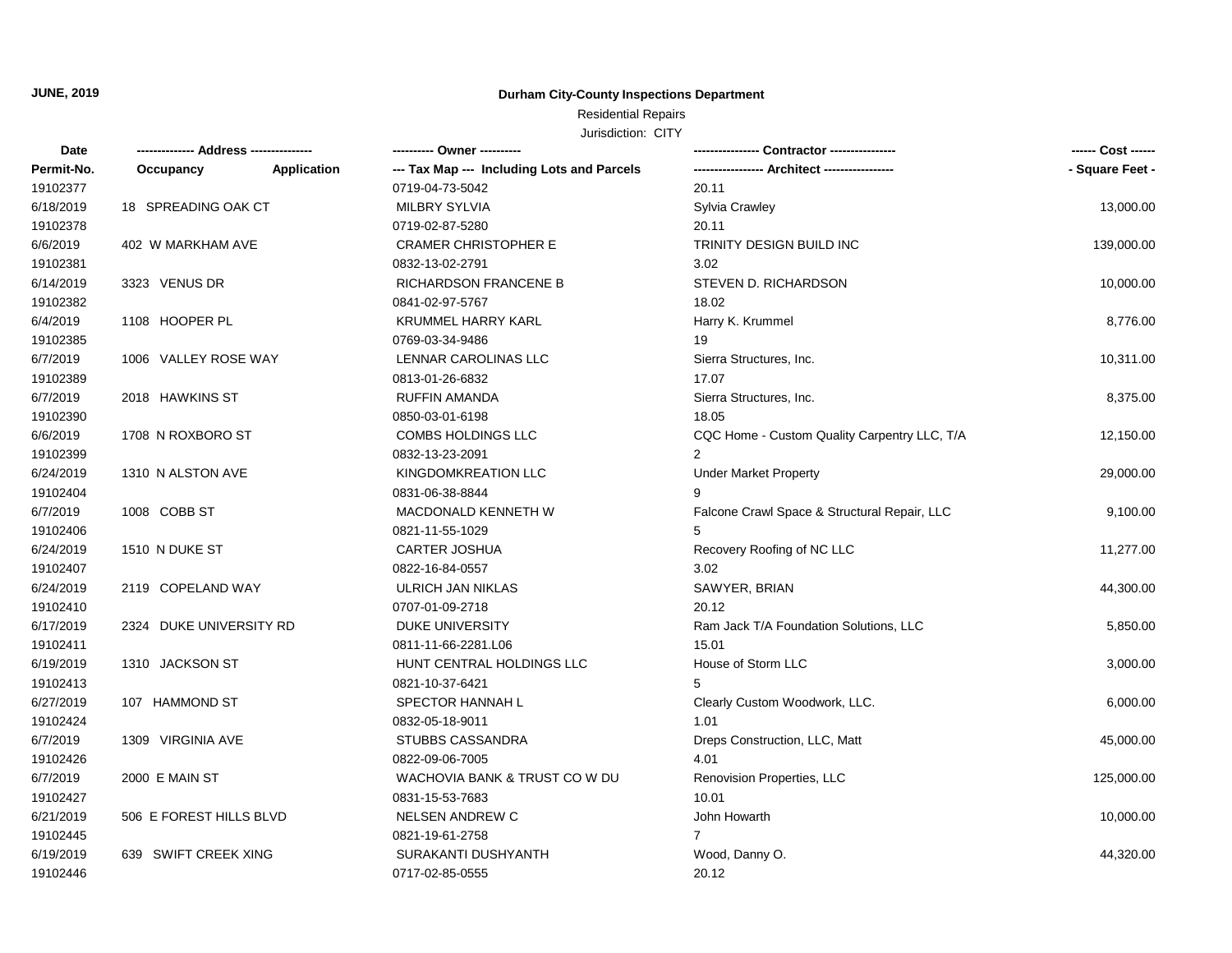## Residential Repairs

| Date       | -------------- Address --------------- |             | ---------- Owner ----------                | Contractor ---------------                       |                 |
|------------|----------------------------------------|-------------|--------------------------------------------|--------------------------------------------------|-----------------|
| Permit-No. | Occupancy                              | Application | --- Tax Map --- Including Lots and Parcels | ----------------- Architect -----------------    | - Square Feet - |
| 6/12/2019  | 907 CLEVELAND ST                       |             | DURHAM WILLIAM                             | MINERVA DESIGN & RENOVATION, LLC.                | 43,765.00       |
| 19102464   |                                        |             | 0831-08-89-9543                            | 8.02                                             |                 |
| 6/4/2019   | 1911 RUFFIN ST                         |             | <b>EVARTS JOHN R</b>                       | Jeffery Crooks                                   | 44,966.00       |
| 19102468   |                                        |             | 0822-12-86-6664                            | 1.02                                             |                 |
| 6/24/2019  | 5902 RUSTIC WOOD LN                    |             | <b>BAUMAN SUSANNE J</b>                    | Prince & Sons, Inc.                              | 118,895.00      |
| 19102474   |                                        |             | 0727-02-85-4689                            | 20.13                                            |                 |
| 6/20/2019  | 410 N GUTHRIE AVE                      |             | DENVER INVESTMENT PROPERTIES               | DENVER INVESTMENT PROPERTIES, LLC.               | 1,000.00        |
| 19102477   |                                        |             | 0831-11-65-6170                            | 10.02                                            |                 |
| 6/20/2019  | 512 SPRUCE ST                          |             | DENVER INVESTMENT PROPERTIES               | DENVER INVESTMENT PROPERTIES, LLC.               | 1,000.00        |
| 19102478   |                                        |             | 0831-11-55-6711                            | 10.01                                            |                 |
| 6/7/2019   | 215 SAILFISH CT                        |             | MCGROARTY MARY E                           | CW of Raleigh/Durham LLC - Champion Window Co of | 6,369.00        |
| 19102480   |                                        |             | 0769-01-16-7983                            | 19                                               |                 |
| 6/17/2019  | 1830 CHEDWORTH CT                      |             | DAVIS REBECCA R TRUSTEE                    | <b>GRACE DEVELOPERS INC.</b>                     | 28,500.00       |
| 19102484   |                                        |             | 0708-03-01-3621                            | 20.12                                            |                 |
| 6/24/2019  | 416 CLARION DR                         |             | <b>MCCORMICK BRIAN</b>                     | Rising Sun Pools, Incorporated                   | 54,840.00       |
| 19102496   |                                        |             | 0803-04-82-8978                            | 17.07                                            |                 |
| 6/17/2019  | 1107 BALLERINA LN                      |             | RREF II-FH NC SIERRA LLC                   | Lennar Carolinas, LLC                            | 138,648.00      |
| 19102497   |                                        |             | 0769-01-18-6103                            | 19                                               |                 |
| 6/21/2019  | 702 E ELLERBEE ST                      |             | FORER LEIF C                               | Cackalacky Carpentry Company                     | 204,884.00      |
| 19102503   |                                        |             | 0832-10-46-2840                            | 1.01                                             |                 |
| 6/21/2019  | 1400 W MAIN ST                         |             | DUKE UNIVERSITY                            | ROMEO GUEST ASSOC. INC                           | 31,008.00       |
| 19102547   |                                        |             | 0822-07-41-9440                            | 15.03                                            |                 |
| 6/27/2019  | 1503 PENNOCK RD                        |             | DOMINGUEZ HECTOR A                         | SOUTHERN EXPOSURE BUILDERS INC.                  | 29,640.00       |
| 19102550   |                                        |             | 0850-01-25-4652                            | 18.05                                            |                 |
| 6/25/2019  | 3127 DIXON RD                          |             | <b>COLLINS S ROBERT JR</b>                 | Christopher Simpson                              | 14,200.00       |
| 19102552   |                                        |             | 0810-12-75-8484                            | 20.07                                            |                 |
| 6/18/2019  | 5808 SANDSTONE DR                      |             | <b>HINES AMBER</b>                         | <b>CHRISTIAN HINES</b>                           | 14,000.00       |
| 19102554   |                                        |             | 0728-02-79-2512                            | 20.14                                            |                 |
| 6/21/2019  | 1910 GILMORE AVE                       |             | <b>WILLIAMS BARBARA</b>                    | Sean Grainger                                    | 13,300.00       |
| 19102556   |                                        |             | 0830-09-17-5144                            | 20.09                                            |                 |
| 6/28/2019  | 5010 PINE CONE DR                      |             | <b>HAMILTON THOMAS</b>                     | Chris Hamilton                                   | 25,500.00       |
| 19102558   |                                        |             | 0709-01-37-3344                            | 20.18                                            |                 |
| 6/20/2019  | 2012 HICKORY NUT DR                    |             | JENKINS ABBIE JOYCE ANN H                  | A.G. BUILDERS                                    | 1,000.00        |
| 19102564   |                                        |             | 0830-04-70-2250                            | 20.14                                            |                 |
| 6/17/2019  | 1016 ONSLOW ST                         |             | HYLTON DANIEL PROPERTIES LLC               | Hylton Daniel Properties, LLC.                   | 3,500.00        |
| 19102565   |                                        |             | 0822-15-54-4107                            | 3.01                                             |                 |
| 6/18/2019  | 2208 WOODROW ST                        |             | <b>FRAME ROBERT D</b>                      | <b>Robert Frame</b>                              | 2,600.00        |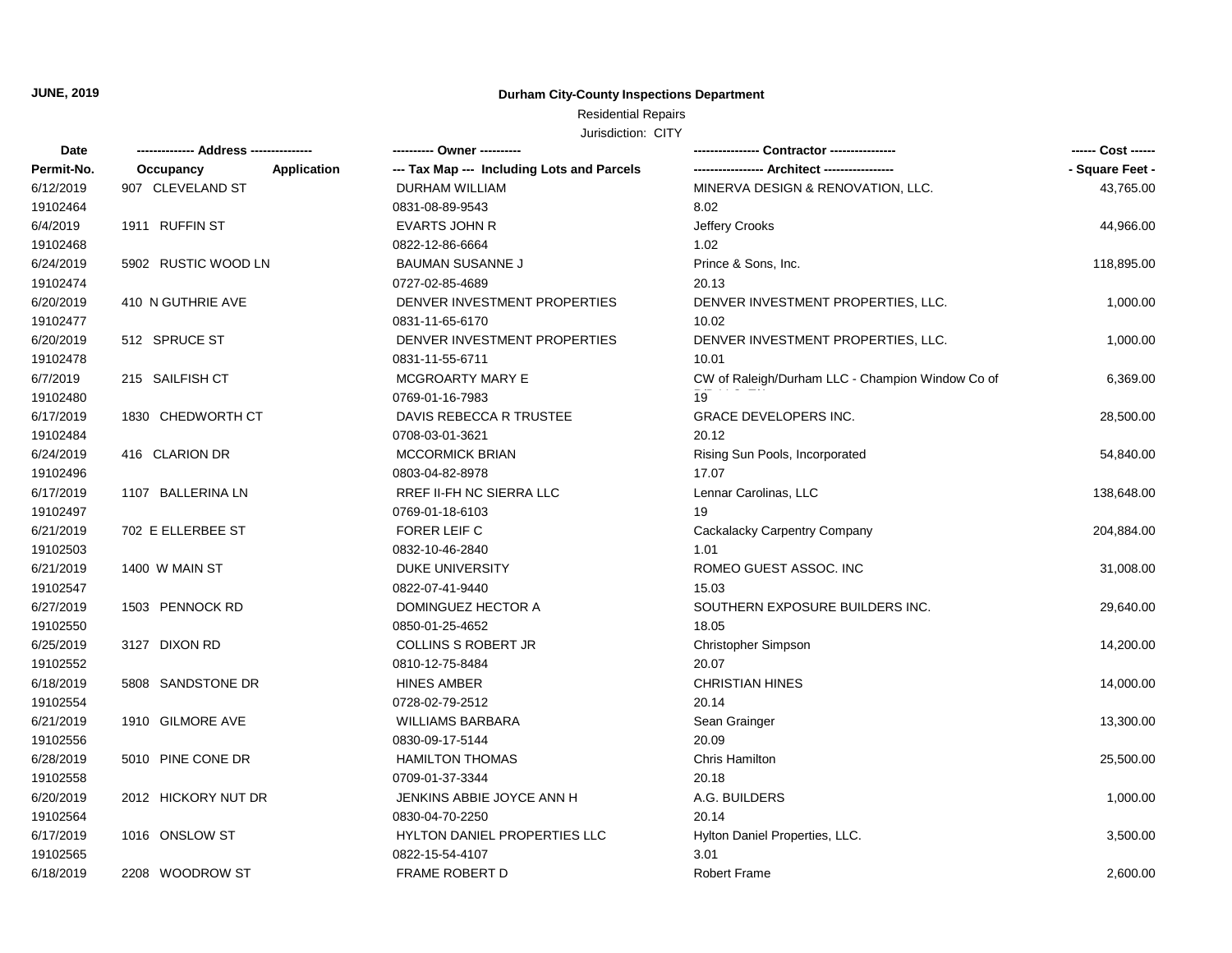## Residential Repairs

| Date       | ------------- Address -------------- |                    | ---------- Owner ----------                | Contractor ----------------                      | ------ Cost ------ |
|------------|--------------------------------------|--------------------|--------------------------------------------|--------------------------------------------------|--------------------|
| Permit-No. | Occupancy                            | <b>Application</b> | --- Tax Map --- Including Lots and Parcels |                                                  | - Square Feet -    |
| 19102566   |                                      |                    | 0822-09-15-0826                            | 4.01                                             |                    |
| 6/17/2019  | 1220 SEDGEFIELD ST                   |                    | MANNS TALIB GRAVES                         | TALIB GRAVES-MANNS                               | 3,000.00           |
| 19102567   |                                      |                    | 0822-10-45-7659                            | 3.01                                             |                    |
| 6/24/2019  | 903 N BUCHANAN BLVD                  |                    | REHAB CREW INC THE                         | Finley, Lionel Nathaniel, Jr.                    | 1,000.00           |
| 19102586   |                                      |                    | 0822-15-53-9108                            | 3.01                                             |                    |
| 6/17/2019  | 1014 ALABAMA AVE                     |                    | <b>GLYNN KAREN M</b>                       | Turnlight Partners Ltd.                          | 12,690.00          |
| 19102589   |                                      |                    | 0822-13-04-2276                            | 4.02                                             |                    |
| 6/28/2019  | 4120 LADY SLIPPER LN                 |                    | <b>WADE ABIATHAR LEMUEL</b>                | ABIATHAR L WADE                                  | 3,000.00           |
| 19102591   |                                      |                    | 0843-02-87-2357                            | 18.01                                            |                    |
| 6/27/2019  | 127 BURLINGTON MILL CT               |                    | <b>WILSON CAROL M</b>                      | JAYCO CONSTRUCTION COMPANY LLC.                  | 40,000.00          |
| 19102592   |                                      |                    | 0769-03-34-4603                            | 19                                               |                    |
| 6/17/2019  | 1002 BACON ST                        |                    | LORENZO HOMES LLC                          | ABSOLUTE CONSTRUCTION GROUP, LLC.                | 39,000.00          |
| 19102596   |                                      |                    | 0830-06-38-8672                            | 14                                               |                    |
| 6/20/2019  | 107 BOND ST                          |                    | SPRUILL LORENZA DALLAS III                 | ABSOLUTE CONSTRUCTION GROUP, LLC.                | 1,000.00           |
| 19102602   |                                      |                    | 0821-20-71-8736                            | 13.01                                            |                    |
| 6/17/2019  | 8 PINE TOP PL                        |                    | <b>FUCHS MARY ANN</b>                      | BERCON BUILDING COMPANY INCORPORATED             | 74,250.00          |
| 19102607   |                                      |                    | 0813-01-35-7985                            | 17.07                                            |                    |
| 6/17/2019  | 426 S RIVERDALE DR                   |                    | W ENDEAVORS LLC                            | Gitto, Peter                                     | 60,000.00          |
| 19102615   |                                      |                    | 0814-03-34-5823                            | 16.04                                            |                    |
| 6/12/2019  | 1308 SCOUT DR                        |                    | <b>GREEN ANTHONY D JR</b>                  | Well Grounded LLC                                | 18,000.00          |
| 19102633   |                                      |                    | 0821-20-72-7108                            | 13.01                                            |                    |
| 6/19/2019  | 715 VALLEY DR                        |                    | NEWBY MARSHA L                             | CW of Raleigh/Durham LLC - Champion Window Co of | 13,900.00          |
| 19102637   |                                      |                    | 0823-07-59-2900                            | 17.10                                            |                    |
| 6/17/2019  | 5 INDIAN HEAD CT                     |                    | <b>BRIDGES KENNETH H</b>                   | CQC Home - Custom Quality Carpentry LLC, T/A     | 57,826.00          |
| 19102638   |                                      |                    | 0759-03-23-7103                            | 18.05                                            |                    |
| 6/17/2019  | 8 BECKFORD PL                        |                    | <b>SERRA ROSE R</b>                        | Heritage Construction of Wake County             | 23,000.00          |
| 19102639   |                                      |                    | 0813-03-03-7630                            | 17.07                                            |                    |
| 6/26/2019  | 1708 HILLCREST DR                    |                    | <b>CORAL STONE LLC</b>                     | Ram Jack T/A Foundation Solutions, LLC           | 10,634.00          |
| 19102643   |                                      |                    | 0822-10-47-4372                            | 3.01                                             |                    |
| 6/21/2019  | 2210 GREEN ST                        |                    | WELCH KAROL SUSAN                          | LEGACY BUILDING CO., LLC                         | 15,500.00          |
| 19102644   |                                      |                    | 0822-13-23-1392                            | 4.02                                             |                    |
| 6/18/2019  | 120 ACORN HOLLOW PL                  |                    | <b>CARTER ROBERT E</b>                     | M/I HOMES OF RALEIGH LLC                         | 4,500.00           |
| 19102645   |                                      |                    | 0769-04-50-2976                            | 19                                               |                    |
| 6/21/2019  | 4 BOXWOOD DR                         |                    | CHANEY JORDAN                              | Rawlings Contracting LLC                         | 90,000.00          |
| 19102651   |                                      |                    | 0729-03-21-5076                            | 20.12                                            |                    |
| 6/21/2019  | 4827 NORTHBURY CIR                   |                    | <b>MCCRAY WILLIAM F</b>                    | JET III CONSTRUCTION LLC                         | 8,708.00           |
| 19102652   |                                      |                    | 0814-02-87-7641                            | 16.04                                            |                    |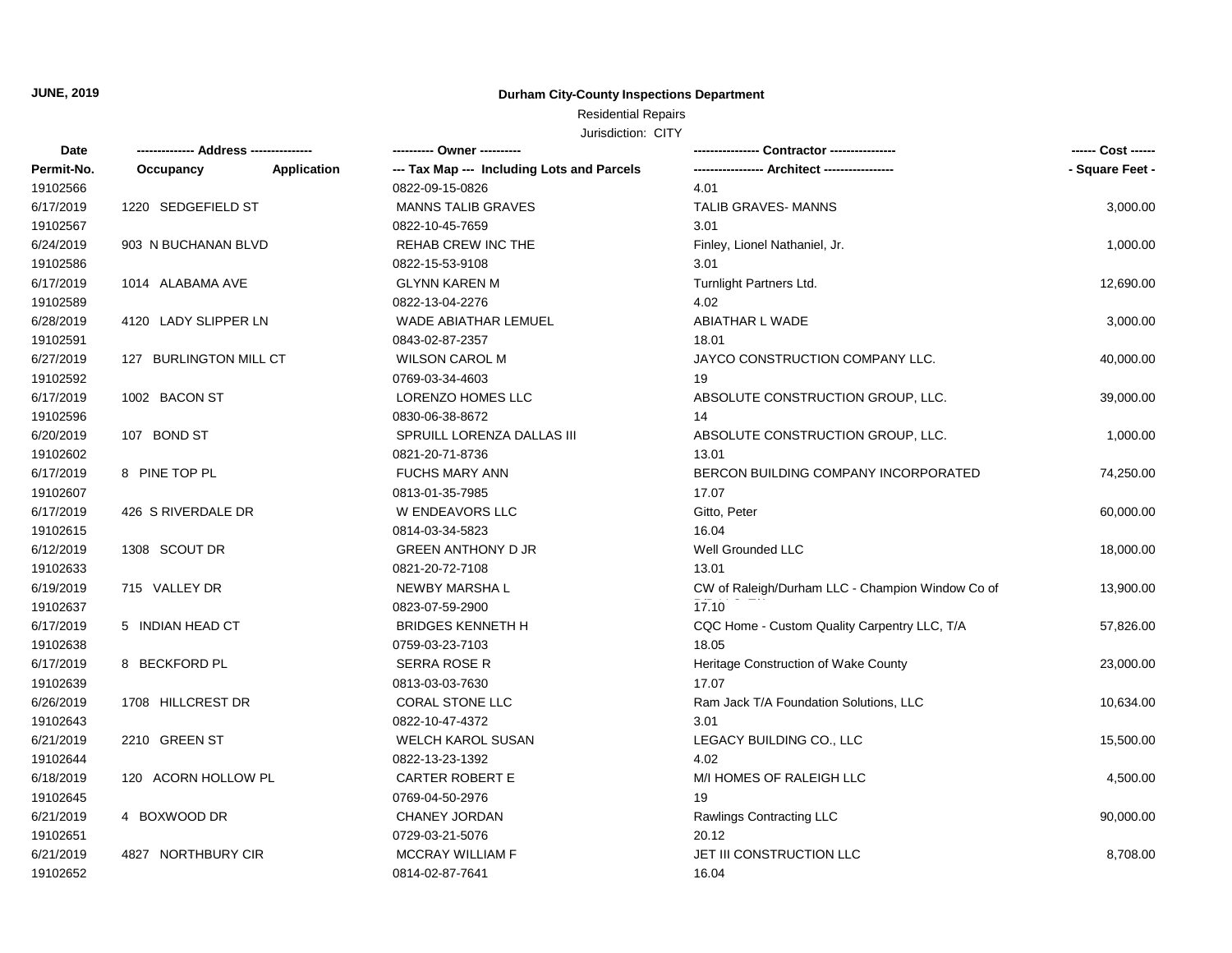## Residential Repairs

| Date       |                      |                    | ---------- Owner ----------                | Contractor ----------------              |                 |
|------------|----------------------|--------------------|--------------------------------------------|------------------------------------------|-----------------|
| Permit-No. | Occupancy            | <b>Application</b> | --- Tax Map --- Including Lots and Parcels |                                          | - Square Feet - |
| 6/19/2019  | 1227 VICKERS AVE     |                    | OLCOTT JOCELYN                             | Cornerstone Foundation Repair            | 1,200.00        |
| 19102679   |                      |                    | 0821-15-64-1330                            | $\overline{7}$                           |                 |
| 6/18/2019  | 3410 DENISE ST       |                    | REINHART CAMILLA                           | Cornerstone Foundation Repair            | 5,800.00        |
| 19102680   |                      |                    | 0823-11-75-1223                            | 17.05                                    |                 |
| 6/24/2019  | 6 ICON CT            |                    | <b>SICKELS VIRGINIA</b>                    | BRIAN FOYE B & J MASONRY                 | 5,500.00        |
| 19102700   |                      |                    | 0759-03-33-7397                            | 18.05                                    |                 |
| 6/18/2019  | 3511 CAMBRIDGE RD    |                    | HANKLA LARRY L                             | Iron Eagle Builders, Inc.                | 68,800.00       |
| 19102701   |                      |                    | 0810-19-52-3227                            | 20.07                                    |                 |
| 6/24/2019  | 8 ACORNRIDGE CT      |                    | HILL TODD S                                | <b>Tupper Custom Homes LLC</b>           | 98,500.00       |
| 19102722   |                      |                    | 0709-01-99-9677                            | 20.08                                    |                 |
| 6/24/2019  | 1102 MORELAND AVE    |                    | <b>CLARKSON FELECIA</b>                    | <b>Cornerstone Foundation Repair</b>     | 9,900.00        |
| 19102723   |                      |                    | 0821-14-34-3929                            | 5                                        |                 |
| 6/24/2019  | 1505 PIPERWOOD CT    |                    | SHINNERS SARAH                             | Cornerstone Foundation Repair            | 4,000.00        |
| 19102724   |                      |                    | 0727-02-75-9976                            | 20.13                                    |                 |
| 6/27/2019  | 24 KIMBERLY DR       |                    | <b>CREECH ADAM C</b>                       | Grau Building Company, LLC               | 166,399.00      |
| 19102726   |                      |                    | 0719-01-26-5097                            | 20.08                                    |                 |
| 6/27/2019  | 1407 VICKERS AVE     |                    | SMITH HEIRS CECIL C                        | Pinam Construction, Inc.                 | 28,000.00       |
| 19102734   |                      |                    | 0821-15-63-1398                            | 7                                        |                 |
| 6/27/2019  | 3233 WINFIELD DR     |                    | APPERSON L JOY                             | RODAS CONSTRUCTION LLC                   | 7,000.00        |
| 19102739   |                      |                    | 0800-02-77-5638                            | 20.17                                    |                 |
| 6/27/2019  | 5063 MCKITTRICK LN   |                    | STOCKTON JAMES W JR                        | RODAS CONSTRUCTION LLC                   | 11,000.00       |
| 19102740   |                      |                    | 0824-01-48-2367                            | 16.03                                    |                 |
| 6/27/2019  | 1023 EPIPHANY RD     |                    | SHAMSHAD IMRAN                             | POWER LIFT FOUNDATION REPAIR - T/A BOLIN | 64,000.00       |
| 19102787   |                      |                    | 0758-02-58-8425                            | 20.28                                    |                 |
| 6/27/2019  | 1021 EPIPHANY RD     |                    | LENNAR CAROLINAS LLC                       | POWER LIFT FOUNDATION REPAIR - T/A BOLIN | 86,000.00       |
| 19102788   |                      |                    | 0758-02-58-7495                            | 20.28                                    |                 |
| 6/28/2019  | 2903 ELGIN ST        |                    | <b>WALTON LAURA E</b>                      | Cody Kuntz                               | 6,500.00        |
| 19102807   |                      |                    | 0832-05-08-6875                            | 1.02                                     |                 |
| 6/27/2019  | 910 MONMOUTH AVE     |                    | ANDEREGG MURRAY F                          | A.G. BUILDERS                            | 48,210.00       |
| 19102808   |                      |                    | 0822-20-71-5473                            | 3.02                                     |                 |
| 6/27/2019  | 3308 ANNANDALE RD    |                    | HOFFMANN NORBERT H                         | The Bath Shop                            | 24,924.00       |
| 19102813   |                      |                    | 0801-04-54-9132                            | 20.17                                    |                 |
| 6/25/2019  | 304 BELLA ROSE DR    |                    | <b>WEEKLEY HOMES LLC</b>                   | Robert Paul Contracting Inc              | 22,000.00       |
| 19102830   |                      |                    | 0707-01-27-2259                            | 20.12                                    |                 |
| 6/27/2019  | 6406 FALCONBRIDGE RD |                    | NOAH VAN W                                 | Ram Jack T/A Foundation Solutions, LLC   | 4,950.00        |
| 19102839   |                      |                    | 0708-03-44-3829                            | 20.12                                    |                 |
| 6/28/2019  | 605 E CLUB BLVD      |                    | DUKE ENERGY CORPORATION                    | <b>FOUNDATION XPERTS, LLC</b>            | 6,000.00        |